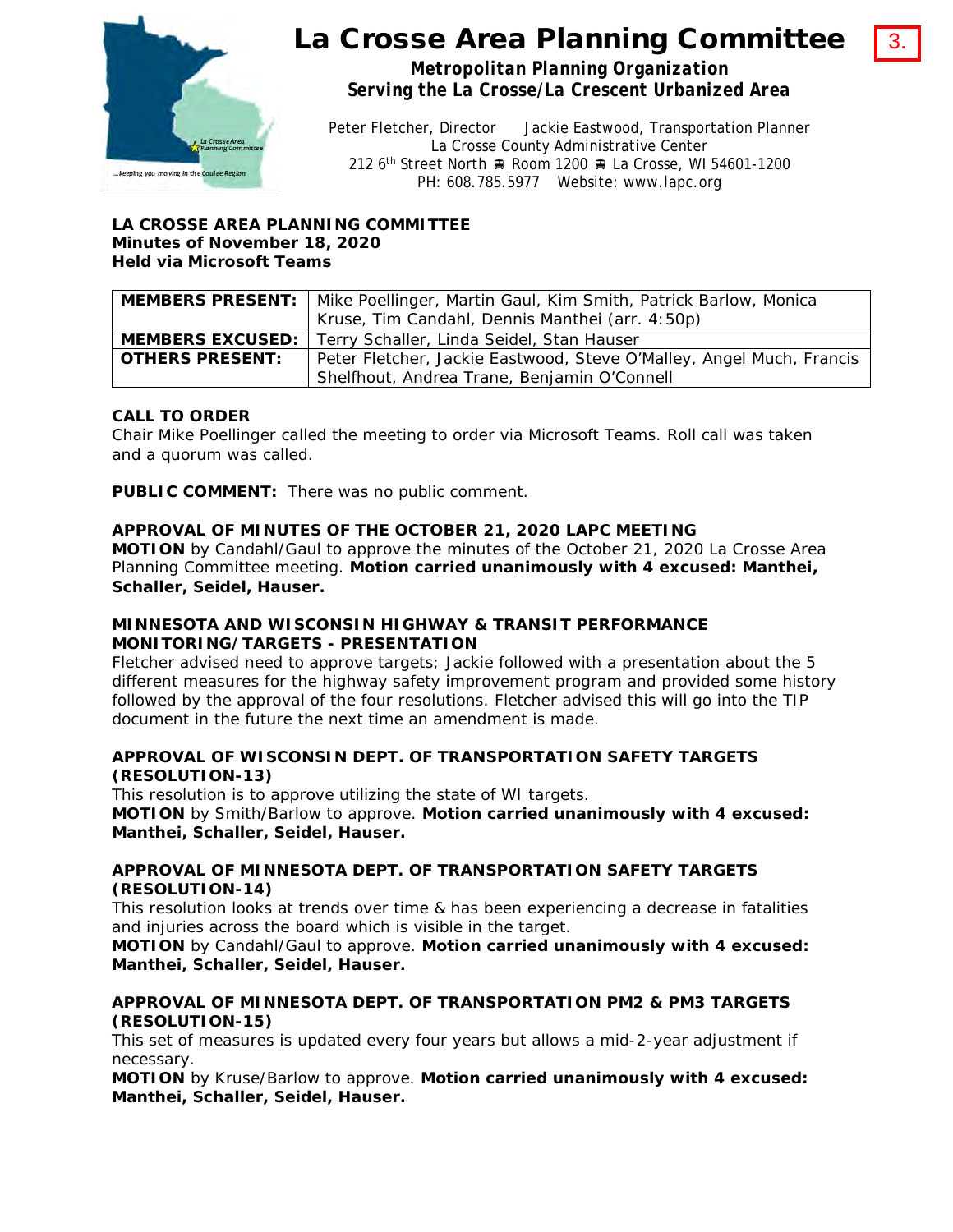

# La Crosse Area Planning Committee

*Metropolitan Planning Organization Serving the La Crosse/La Crescent Urbanized Area*

Peter Fletcher, Director Jackie Eastwood, Transportation Planner La Crosse County Administrative Center 212 6<sup>th</sup> Street North A Room 1200 A La Crosse, WI 54601-1200 PH: 608.785.5977 Website: www.lapc.org

## **APPROVAL OF WISCONSIN DEPT. OF TRANSPORTATION TAM TARGETS (RESOLUTION-16)**

The DOT has a statewide Transit Asset Management plan; WI opened up to small urban systems, so La Crosse MTU and Onalaska Share Ride opted in to participate in the state plan; these are the targets for the measures applicable to those services. **MOTION** by Smith/Kruse to approve. **Motion carried unanimously with 4 excused: Manthei, Schaller, Seidel, Hauser.**

## **APPROVAL OF THE LAPC TITLE VI NON-DISCRIMINATION PROGRAM AND LIMITED-ENGLISH PROFICIENCY PLAN (RESOLUTION 17-2020)**

This is required to update the MPO Title VI Plan by the end of year. MPO is a subrecipient of federal funds so we are required to comply with DOT Title VI regulations. The purpose of the plan is to assure that no person shall, on the grounds of race, color, or national origin, be excluded from participation in any LAPC program. The general requirements of the plan are as follows:

- Prepare and submit a Title VI Program;
- Develop Title VI complaint procedures and complaint form;
- Promote inclusive public participation;
- Provide meaningful access to limited-English proficient (LEP) persons;

Fletcher advised that they worked with WiDOT and MnDOT on the final plan and both DOT's approve of the plan. This plan will serve as the Title 6 template for the State of Wisconsin. **MOTION** by Gaul/Barlow to approve. **Motion carried unanimously with 4 excused: Manthei, Schaller, Seidel, Hauser.**

## **APPROVAL OF THE LAPC 2021 PLANNING WORK PROGRAM (RESOLUTION 18- 2020)**

This Annual Planning Work program is required to receive state/federal planning dollars. **Work Plan Activities for 2021**

## **100 program activities- 30% of staff time -(Administration)**

- Fully incorporate Title VI in different languages on the LAPC website and receive website training.
- Organize and host a bistate DOT/MPO/RPC conference

## **200 program activities- 27% of staff time- (Long Range Plan Activities – Implementation of the MTP)**

- Conduct meetings with LAPC community planning committees to establish a process to incorporate MTP goals in local planning documents.
- Develop web-based annual performance reporting.
- Develop a social media plan
- Develop an inclusive public outreach and education process
- Distribute information about the LAPC and about what we do (public outreach)
- Utilize StreetLight data for planning activities and assistance to communities.

## **300 program activities- 12% of staff time- (short range planning activities)**

- Identify components of a design guide to assist communities with incorporating all users in roadway projects.
- Develop a list of feasible Transportation Demand Management best practices for planning area communities.
- Continue SMRT Bus, TCMC planning assistance and serve on other applicable committees